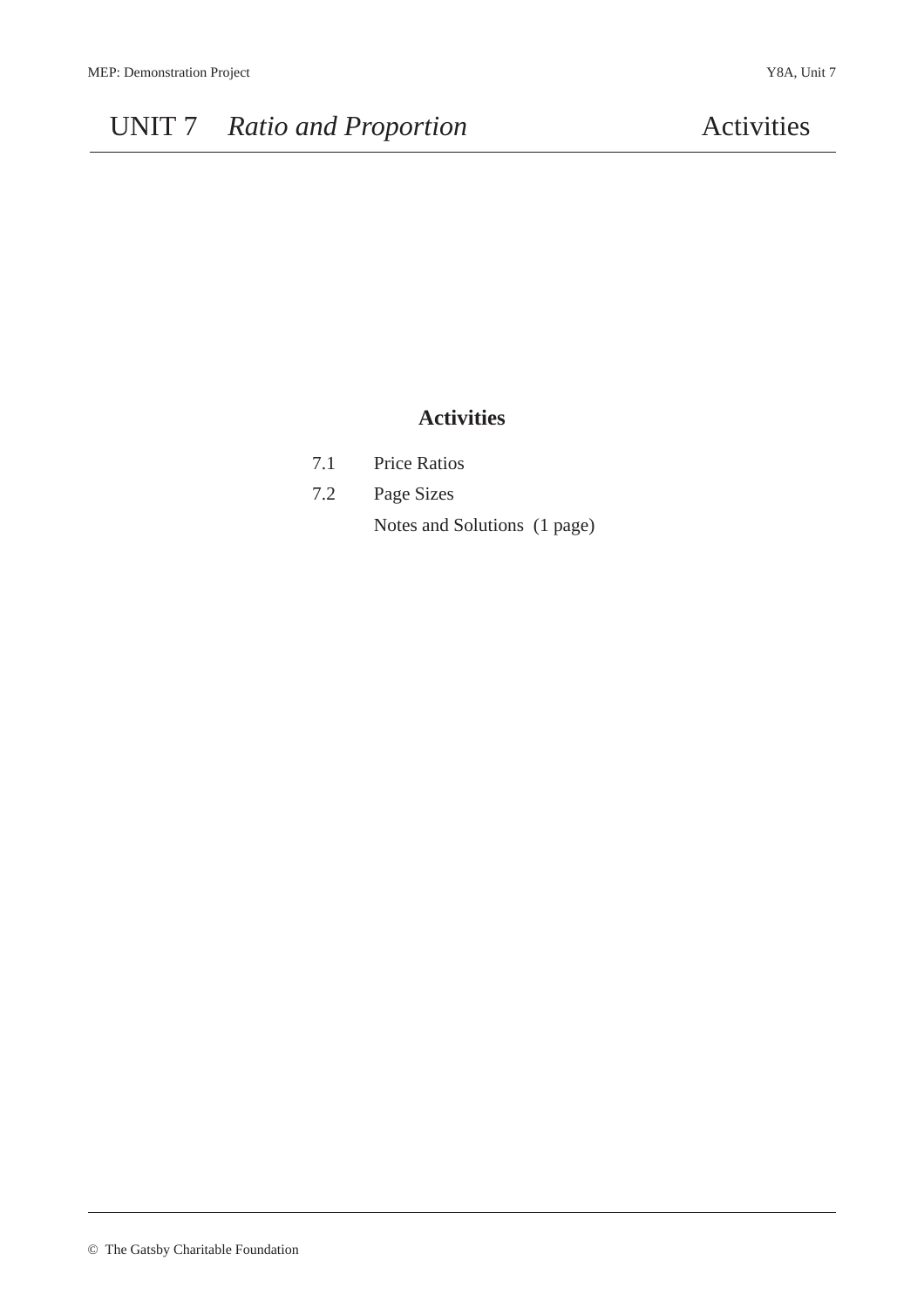# ACTIVITY 7.1 *Price Ratios*

You can buy many products (particularly food) in a range of sizes. We usually assume that the larger the size, the better the value.

1. Why do you expect to get better value with larger sizes? How can you find out which size is the best value?

In supermarkets, you will often find that the price per unit (e.g. per gram or per ml) is given (often in small print) on the shelf price label.

| For example, the drink 'Sunny Delight' is sold in a<br>range of sizes. The data in the table opposite<br>was obtained from a supermarket. |     | Volume                                                                                                                                                 | Price   |       |
|-------------------------------------------------------------------------------------------------------------------------------------------|-----|--------------------------------------------------------------------------------------------------------------------------------------------------------|---------|-------|
|                                                                                                                                           |     | $200$ ml                                                                                                                                               | 26p     |       |
| 2.                                                                                                                                        |     | For each size, work out (to the nearest penny)<br>the price per 1 ml, and then per 100 ml.                                                             | 500 ml  | 50p   |
|                                                                                                                                           |     |                                                                                                                                                        | 1500 ml | £1.20 |
| 3.                                                                                                                                        | (a) | Using the price for the 200 ml size drink,<br>calculate how much you would pay for<br>each of the other sizes if the prices<br>were in the same ratio. | 3000 ml | £2.10 |

(b) Similarly, using the price for the 3000 ml size drink, calculate how much you would pay for each of the other sizes, if the prices were in the same ratio.

### **Extension**

Go to your local supermarket and undertake a similar analysis of other products which can be bought in different sizes (e.g. washing powder, frozen peas, baked beans, coffee, etc.).

Can you find any products where it is *not* more economic to buy the largest size?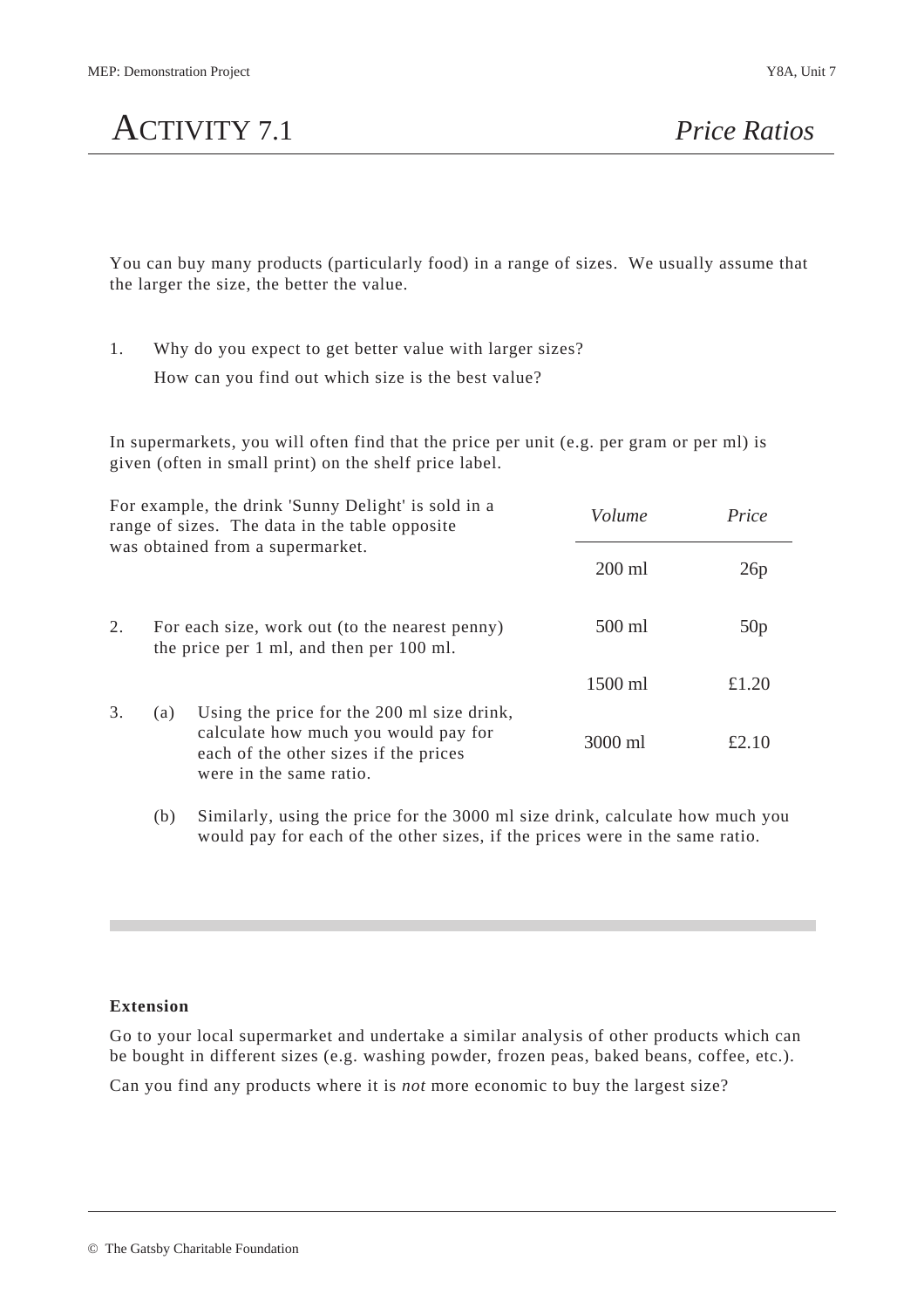ACTIVITY 7.2 *Page Sizes*

The UK adopted the European sizes for paper some time ago!

Paper is now usually produced and sold in the sizes

A0, A1, A2, . . . , A10

You are probably familiar with the A4 size, which is the usual size for photocopying paper; A5 is half the size of A4; A6 half the size of A5, etc: the sketch below illustrates these facts.

- 1. Measure the width and length of an A4 sheet of paper to the nearest millimetre.
- 2. From your A4 sheet of paper, accurately cut out

A5, A6, A7, A8, A9 and A10

sizes of paper. For each size, measure the width and length to the nearest millimetre.

- 3. Calculate the ratio of length : width for each size. What do you notice?
- 4. What is the relationship between the length of A4 and width of A5, length of A5 and width of A6, etc ?

### **Extension**

Deduce the dimensions of an A0 size of paper.